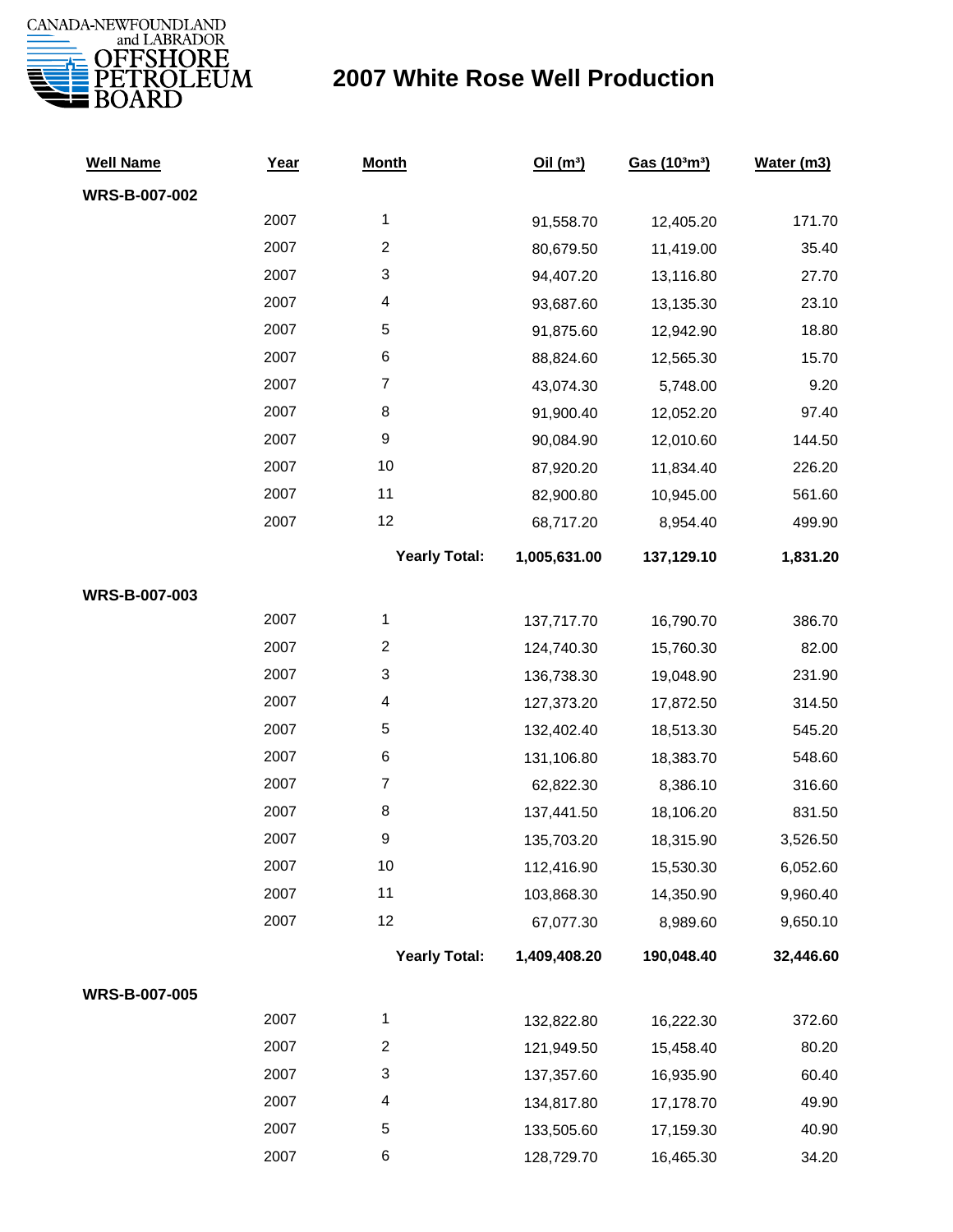

## **2007 White Rose Well Production**

| <b>Well Name</b> | Year | <b>Month</b>         | Oil(m <sup>3</sup> ) | Gas (103m3) | Water (m3) |
|------------------|------|----------------------|----------------------|-------------|------------|
|                  | 2007 | $\overline{7}$       | 64,331.00            | 8,072.00    | 20.60      |
|                  | 2007 | 8                    | 132,979.70           | 16,841.00   | 42.30      |
|                  | 2007 | 9                    | 128,614.90           | 16,684.70   | 51.10      |
|                  | 2007 | 10                   | 134,088.60           | 17,825.20   | 70.30      |
|                  | 2007 | 11                   | 125,459.80           | 16,889.80   | 49.80      |
|                  | 2007 | 12                   | 102,169.30           | 13,452.90   | 104.40     |
|                  |      | <b>Yearly Total:</b> | 1,476,826.30         | 189,185.50  | 976.70     |
| WRS-E-018-002    |      |                      |                      |             |            |
|                  | 2007 | 1                    | 106,470.30           | 13,601.30   | 199.00     |
|                  | 2007 | $\overline{c}$       | 87,787.90            | 11,715.10   | 691.10     |
|                  | 2007 | 3                    | 95,849.50            | 12,556.30   | 5,688.50   |
|                  | 2007 | 4                    | 94,891.70            | 12,543.90   | 9,761.30   |
|                  | 2007 | 5                    | 97,661.30            | 12,971.80   | 14,225.10  |
|                  | 2007 | 6                    | 71,849.90            | 10,164.00   | 14,101.70  |
|                  | 2007 | $\overline{7}$       | 34,801.50            | 4,704.30    | 11,250.90  |
|                  | 2007 | 8                    | 68,341.20            | 9,294.50    | 26,644.80  |
|                  | 2007 | 9                    | 45,453.90            | 6,787.90    | 26,951.30  |
|                  | 2007 | 10                   | 37,905.90            | 5,754.40    | 25,545.50  |
|                  | 2007 | 11                   | 46,741.10            | 7,357.70    | 31,262.90  |
|                  | 2007 | 12                   | 30,984.90            | 4,814.00    | 23,627.40  |
|                  |      | <b>Yearly Total:</b> | 818,739.10           | 112,265.20  | 189,949.50 |
| WRS-E-018-004    |      |                      |                      |             |            |
|                  | 2007 | 1                    | 75,583.90            | 10,240.70   | 353.80     |
|                  | 2007 | 2                    | 71,564.30            | 10,128.80   | 2,033.30   |
|                  | 2007 | 3                    | 80,238.30            | 11,148.30   | 1,809.80   |
|                  | 2007 | 4                    | 88,554.50            | 12,415.60   | 2,750.30   |
|                  | 2007 | 5                    | 89,710.50            | 12,637.80   | 2,444.30   |
|                  | 2007 | 6                    | 80,589.20            | 11,400.30   | 2,042.00   |
|                  | 2007 | $\overline{7}$       | 42,610.90            | 5,759.80    | 1,669.00   |
|                  | 2007 | 8                    | 91,833.80            | 12,489.50   | 3,631.60   |
|                  | 2007 | 9                    | 87,130.50            | 13,175.40   | 4,756.50   |
|                  | 2007 | 10                   | 82,209.50            | 13,432.50   | 5,670.40   |
|                  | 2007 | 11                   | 77,337.60            | 14,381.10   | 6,048.20   |
|                  | 2007 | 12                   | 64,118.30            | 11,949.50   | 7,347.90   |
|                  |      | <b>Yearly Total:</b> | 931,481.30           | 139,159.30  | 40,557.10  |